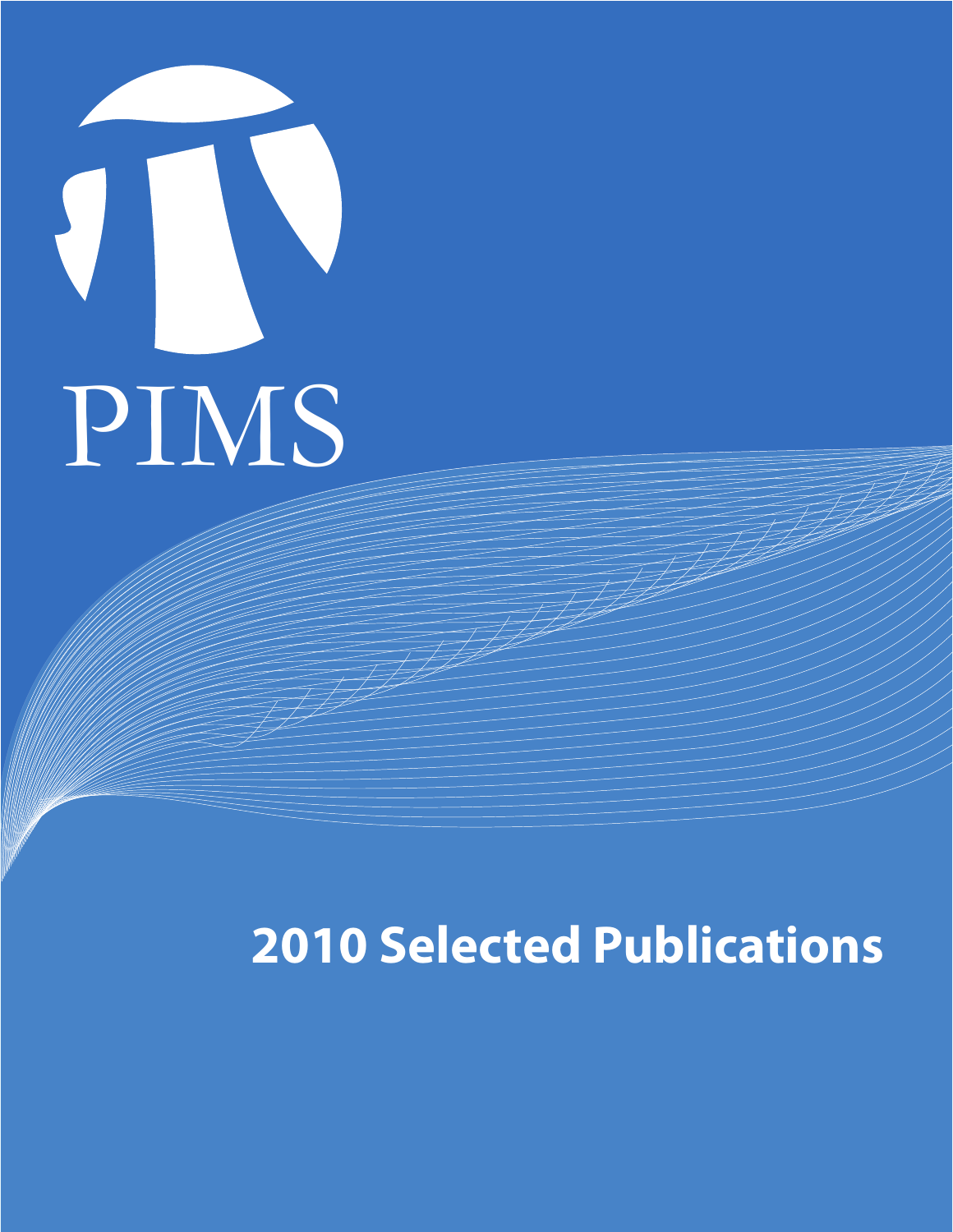## **Selected Publications**

Below we list selected publications from PIMS CRG activities, PDFs and CNRS Researchers. Only publications appearing (or accepted for publication) in 2010 are listed.

1. Adcock, B., "Gibbs phenomenon and its removal for a class of orthogonal expansions," to appear in BIT (2010).

2. Andronescu, M., Condon, A., Hoos, H., Murphy, K. and Mathews, D., "Computational approaches for RNA energy parameter estimation", to appear in RNA Journal (2010).

3. Argerami, M., Farenick, D. and Massey, P., "Injective envelopes and local multiplier algebras of some spatial continuous trace C\*-algebras," to appear in Quarterly J. of Math. (Oxford) (2010).

4. Bailey, R. and Cameron, P., "Base size, metric dimension and other invariants of groups and graphs," to appear in Bull. London Math. Soc. (2010).

5. Balazard, M. and de Roton, A., "Sur un critère de Báez-Duarte pour l'hypothèse de Riemann," Int. J. Number Theory 6 (2010), 883-903 (2010).

6. Baudry, J.P., Raftery, A.E., Celeux, G., Lo, K. and Gottardo, R., "Combining Mixture Components for Clustering", J. of Graphical and Computational Statistics, 19, 332-353 (2010).

7. Berenbrink, P., Cooper, C., Friedetzky, T., Friedrich T. and Sauerwald, T., "Randomized Diffusion for Indivisible Loads," to appear in Proc. of the 22nd ACM-SIAM Symposium on Discrete Algorithms (2010).

8. Berenbrink, P., Elsässer, R., and Sauerwald, T., "Randomised Broadcasting: Memory vs. Randomness," Proc. of the 9th Latin American Theoretical Informatics Symp. (2010).

9. Berenbrink, P., Elsaesser, R. and Sauerwald, T., "Communication complexity of quasirandom rumor spreading," European Symposium on Algorithms, 134-145 (2010).

10. Berenbrink, P., Hoefer, M. and Sauerwald, T., "Distributed Selfish Load Balancing," to appear in Proc. of the 22nd ACM-SIAM Symposium on Discrete Algorithms (2010).

11. Binding P., Browne P. and Karabash I., "Sturm-Liouville problems for the p-Laplacian on a half-line," Proc. Roy. Soc. (Edinburgh) 53, 271-291 (2010).

12. Binding P. and Karabash I., "Absence of existence and uniqueness for forward-backward parabolic equations on a half-line," Operator Theory: Advances and Applications, 203, 89-98 (2010).

13. Braverman E. and Karabash I., "Bohl-Perron type stability theorems for linear difference equations with infinite delay," to appear in Difference Equations and Applications, arxiv.org/ abs/1009.6163 (2010).

14. Brownlowe, N., an Huef, A., Laca, M. and Raeburn, I., "Boundary quotients of the Toeplitz algebra of the affine semigroup over the natural numbers," to appear in Ergodic Theory Dynam. Systems, preprint (2010).

15. Chang, S.-Y. A. and Yuan, Y., "A Liouville problem for the Sigma-2 equations," Discrete Contin. Dyn. Syst., 28, 659- 664 (2010).

16. Chapuy, G., Fusy, É., Giménez, O. and Noy M., "On the diameter of random planar graphs," accepted to Analysis of Algorithms (2010).

17. Chau, A., Chen, J. and Yuan, Y., "Rigidity of entire selfshrinking solutions to curvature flows," to appear in J. Reine Angew. Math. (2010).

18. Chen, J. and Fraser, A., "On stable minimal disks in manifolds with nonnegative isotropic curvature,"

J. Reine Angew. Math. 643, 21–37 (2010).

19. Chen, J. and Fraser, A., "Holomorphic Variations of Minimal Disks with Boundary on a Lagrangian Surface," Canadian J. Math. 62, 1264-1275 (2010).

20. Chen, J. and He, W., "A note on singular time of mean curvature flow," Math. Z. (2010).

21. Choksi, R. and van Gennip, Y., "Deblurring of one dimensional bar codes via total variation energy minimisation," to be published in SIAM J. Imaging Sci. (2010).

22. Crutwell, G. and Shulman, M., "A unified framework for generalized multicategories," to be published in Theory and Applications of Categories (2010).

23. Dales, H.G., Lau, A.T.-M. and Strauss, D., "Banach algebras on semigroups and compactifications," Memoirs of Amer. Math. Soc. 205, 165 pp. (2010).

24. Dobra, A., Briollais, L., Jarjanazi, H., Ozcelik, H. and Massam, H., "Applications of the mode oriented stochastic search (MOSS) algorithm for discrete multi-way data to genomewide studies," to appear Bayesian Modelling in Bioinformatics, (D. Dey, S. Ghosh and B. Mallick, eds.), Taylor and Francis (2010).

25. Dobra, A., Eicher, T.S. and Lenkoski, A., "Modelling uncertainty in macroeconomic growth determinants using Gaussian graphical models," Statistical Methodology, 7, 292- 306 (2010).

26. Dobra, A. and Fienberg, S.E., "The generalized shuttle algorithm," in Algebraic and Geometric Methods in Statistics (P. Gibilisco, E. Riccomagno, M.P. Rogantin and H.P. Wynn eds.), Cambridge University Press, 135-156 (2010).

27. Dobra, A. and Lenkoski, A., Copula Gaussian graphical models and their application to modelling functional disability data. Annals of Applied Statistics, accepted for publication (2010).

28. Dobra, A. and Massam, H., "The mode oriented stochastic search (MOSS) algorithm for log-linear models with conjugate priors," Statistical Methodology, 7, 240-253 (2010).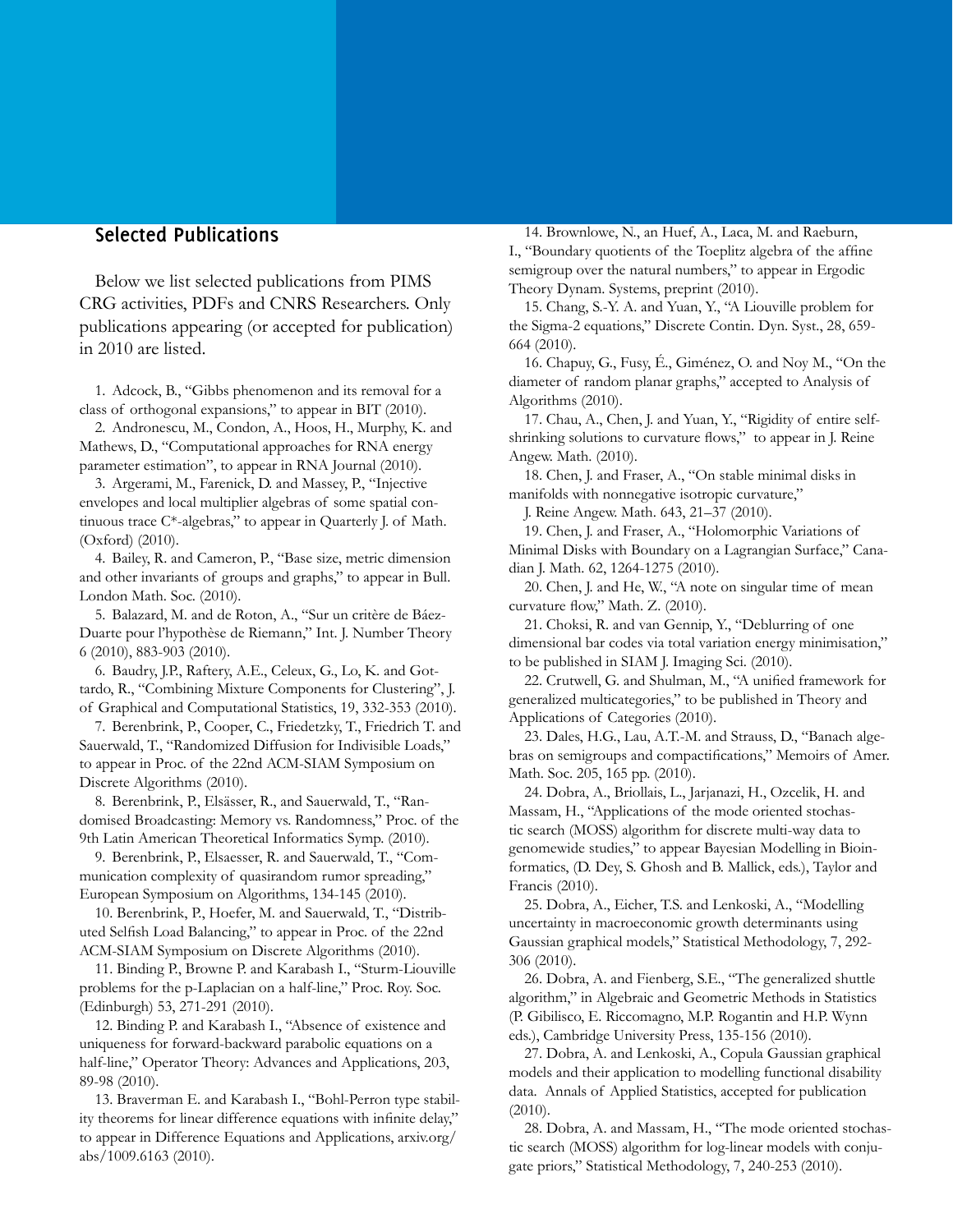29. Dou, Y., Le, N.D. and Zidek, J.V., "Modelling hourly ozone concentration fields," Annals of Applied Statistics, 4, 1183-1213 (2010).

30. Dou, Y., Le, N.D. and Zidek, J.V., "Temporal forecasting with a Bayesian spatial predictor: Application to ozone," invited revision to Applied Statistics (2010).

31. Dou, Y., Le, N.D. and Zidek, J.V., "Temporal forecasting with a Bayesian spatial predictor: Application to ozone," invited revision to Applied Statistics (2010).

32. Droit, A., Cheung, C. and Gottardo, R., "rMAT an R/ Bioconductor package for analyzing ChIP-chip experiments" Bioinformatics, 26, 678-679 (2010).

33. El Smaily, M., "Homogenization of pulsating traveling fronts," accepted to SIAM J. for Mathematical Analysis (2010).

34. El Smaily, M., "Min-Max formulas for the speeds of propagation in heterogeneous media," Annali di Mathematica Pura ed Applicata, 189, 47-66 (2010).

35. El Smaily, M. and Kirsch, S., "Asymptotics of the KPP minimal speed within large drift," Comptes Rendus Mathematique, 348, 857-861 (2010).

36. El Smaily, M. and Kirsch, S., "The speed of propagation for KPP reaction-diffusion equations within large drift," Advances in Differential Equations, 16, 361-400 (2011).

37. Elsässer, R. and Sauerwald, T., "Discrete Load Balancing is (Almost) as Easy as Continuous Load Balancing," Proc. of the 29th ACM SIGACT-SIGOPS Symposium on Principles of Distributed Computing (2010).

38. Emerson, H., "Duality, correspondences and the Lefschetz map in equivariant KK theory: a survey," accepted by Fields Institute Conference Proceedings (2010).

39. Emerson, H. and Meyer, R., "Bivariant K-theory via correspondences," Adv. Math. 225, 2883-2919 (2010).

40. Emerson, H. and Meyer, R., "Dualities in equivariant Kasparov theory," accepted by New York J. Math. (2010).

41. Emerson, H. and Meyer, R., "Equivariant embedding theorems and topological index maps," Adv. Math. 225, 2840- 2882 (2010).

42. Finak, G., Manuel-Perez, J. and Gottardo, R., "Automated transformations for flow cytometry", BMC Bioinformatics, 11, 546 (2010).

43. Fontein, F., "The infrastructure of a global field of arbitrary unit rank, accepted to Mathematics of Computation (2010).

44. Fraser, A. and Schoen, R., "The first Steklov eigenvalue, conformal geometry and minimal surfaces," to appear in Adv. Math. (2010).

45. Friedrich, T. and Sauerwald, T., "The cover time of deterministic random walks," to appear in the 17th Annual International Computing and Combinatorics Conf. (2010).

46. Garmaroudi, F., Marchant, D., Si, X., Khalili, A., Bashashati, A., Wong, B., Tabet, A., Ng, R., Murphy, K., Luo, H.,

Janes, K. and McManus, B., "Pairwise network mechanisms in the host signaling response to coxsackievirus B3 infection," Proc. Natl. Acad. Sciences, 2010, 107, 17053-17058 (2010).

47. Ghosh, P., Muthukumarana, S., Gill, P.S. and Swartz, T.B., "A semiparametric Bayesian approach to network modelling using Dirichlet process priors," Australian and New Zealand J. Statistics, 52, 289-302 (2010).

48. Giordano, T., Matui, H., Putnam, I.F. and Skau, C.F., "Orbit equivalence for Cantor minimal Zd-systems," Inventiones Mathematicae, 179, 119-158 (2010).

49. Goya, R., Sun, M., Morin, R., Leung, G., Ha, G., Wieg, K., Senz, J., Crisan, A., Marra, M., Hirt, M., Huntsman, D., Murphy, K., Aparicio, S. and Shah, S., "SNVMix: predicting single nucleotide variants from next generation sequencing of tumors", to appear in Bioinformatics (2010).

50. Helfgott, H. and de Roton, A., "Improving Roth's theorem in the primes," to appear in Int. Math. Res. Not. (2010).

51. Hoisseini, R., Le, N.D. & Zidek, J.V., "A characterization of categorical Markov chains,"

J. Statistical Theory & Practice, to appear (2010).

52. Kaniuth, E., Lau, A.T.-M. and Ulger, A., "Multipliers of commutative Banach algebras, power boundedness and Fourier-Stieltjes algebras,"

J. London Math. Soc. 81, 233-275 (2010).

53. Kaniuth, E., Lau, A.T. –M. and Ulger, A., "Power bounded in the Fourier algebra and Fourier Stieltjes algebras and other commutative Banach algebras," to appear in J. Functional Analysis (2010).

54. Karabash I., "A functional model, eigenvalues, and finite singular critical points for indefinite Sturm-Liouville operators," Operator Theory: Advances and Applications, 203, 247-287 (2010).

55. Keet, A., Fortescue, B., Markham, D. and Sanders, B.C.. "Quantum secret sharing with qudit graph states," arXiv:1004.4619, in press Phys. Rev. A (2010).

56. Kenig, C., Lamm, T., Pollack, D., Staffilani, G. and Toro, T., "The Cauchy problem for Schodinger flows into Kahler manifolds," Discrete Contin. Dyn. Syst., 27, 389-439 (2010).

57. Khan, M.E., Marlin, B., Bouchard, G. and Murphy, K., "Variational bounds for mixed-data factor analysis," to appear in NIPS (2010).

58. Kunduri, H.K. and Lucietti, J., "An infinite class of extremal horizons in higher dimensions," arXiv:1002.4656 [hep-th], accepted in Comm. Math. Phys. (2010).

59. Laca, M. and Raeburn, I., "Phase transition on the Toeplitz algebra of the affine semigroup over the natural numbers," Adv. Math. 225, 643-688 (2010).

60. Lamm, T., "Energy identity for approximations of harmonic maps," Trans. Amer. Math. Soc. 362, 4077-4097 (2010).

61. Lamm, T. and Metzger, J., Small surfaces of Willmore type in Riemannian manifolds, Int. Math. Res. Not. 19, 3786-